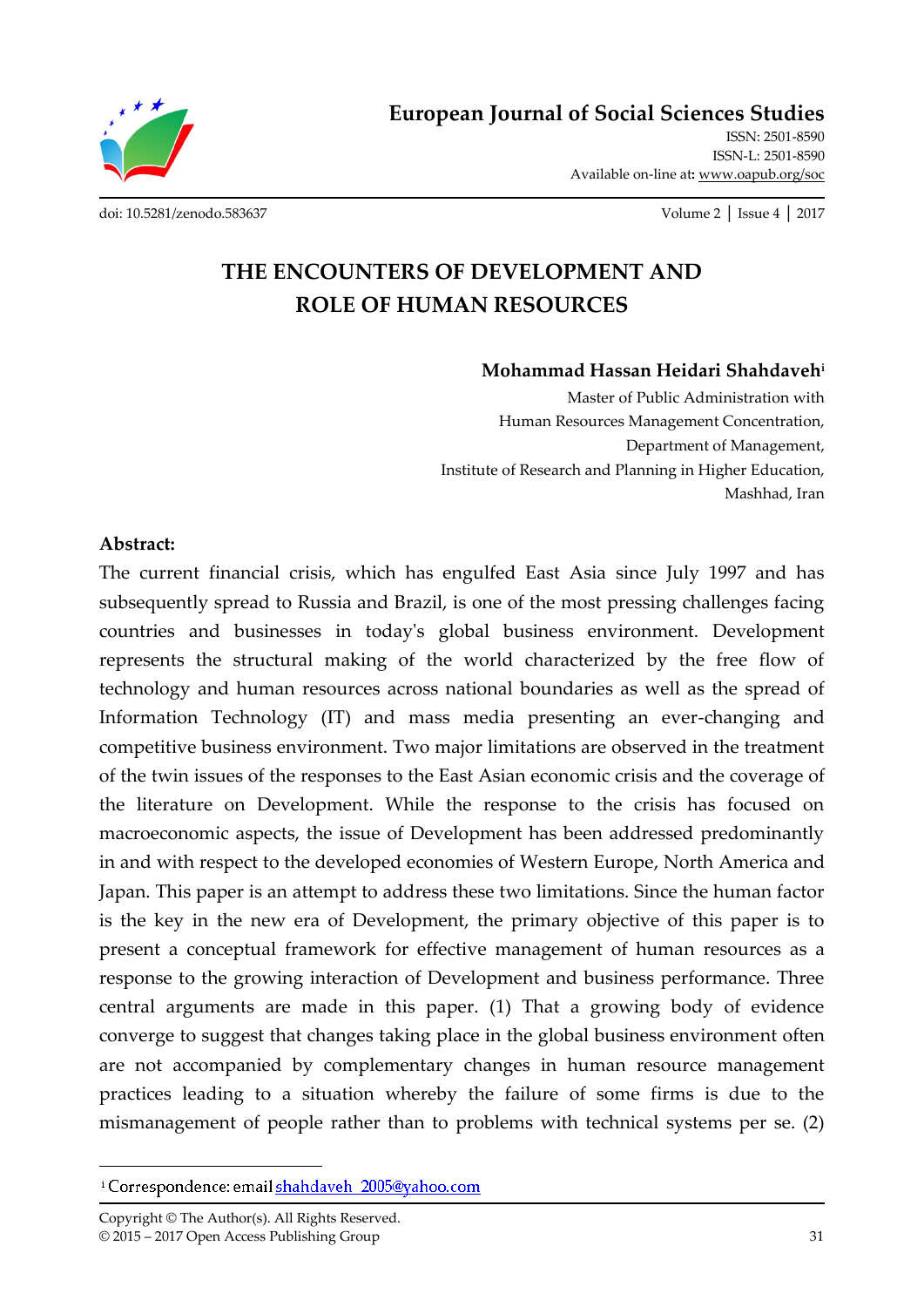That this is because organizations have achieved relatively low levels effectiveness in implementing Strategic Human Resource Management (SHRM) practices especially in emerging economies of South East Asia and other developing countries like Nigeria that are exposed to the challenges and opportunities of Development. (3) That in order to manage employees for competitive edge in a period of Development, human resource personnel must possess competencies relevant for implementing such strategic HRM policies and practices. Guided by theoretical perspectives such as the firm's resource-based theory of competitive advantage and empirical evidence, this paper develop propositions draws implications for the strategic management of human resources to prepare organizations for the challenges of Development.

**Keywords:** development, management, human resources

# **1. Introduction**

The current financial crisis, which has engulfed East Asia since July 1997 and has subsequently spread to Russia and Brazil, is one of the most pressing challenges facing countries and businesses in today's global business environment. Most of the response to the financial crisis has focused on macroeconomic aspects and there is relatively little research on the role of human resources. Secondly, the issue of Development has been addressed predominantly in, and with respect to, the developed economies of Western Europe, North America and Japan. This paper is an attempt to address these two limitations since the human factor is one of the key issues in the new era of Development (Hassan, 1992; Sims & Sims, 1995). The primary objective of this paper therefore is to present a conceptual framework for strategic management of human resources as a response to the growing interaction of Development and business performance.

Three central arguments made in this paper are: (1) That a great deal of evidence has accrued to suggest that changes taking place in the global business environment often are not accompanied by complementary changes in human resource management practices leading to a situation whereby the failure of some firms is due to the mismanagement of people rather than to problems with technical systems per se. (2) That this is because organizations have achieved relatively low levels of effectiveness in implementing Strategic Human Resource Management (SHRM) practices (Huselid, et al., 1997). This is particularly the case in emerging economies of South East Asia like Malaysia and other developing countries like Nigeria that are exposed to the challenges and opportunities of Development. (3) That in order to manage employees for competitive edge in a period of Development, human resource personnel must possess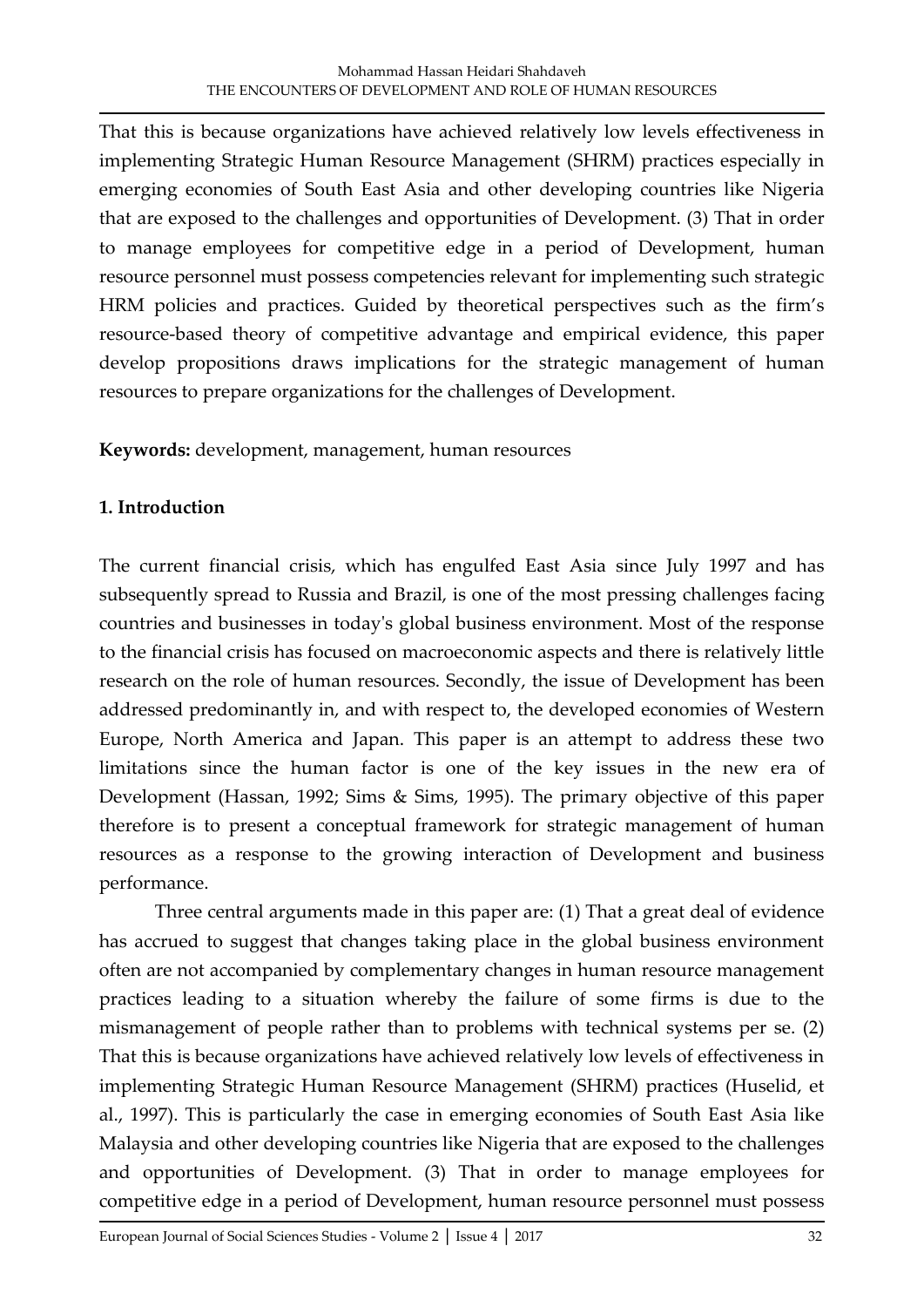competencies relevant for effective implementation of such strategic HRM policies and practices (Barney & Wright, 1988; Cunningham & Debrah, 1995; Huselid, et al., 1997; Ulrich, 1987, 1996; Ulrich, et al., 1995). Following Wright & McMahan's (1992) comprehensive theoretical framework for SHRM, this paper develops competencybased research framework and draws implications for the strategic management of human resources to prepare organizations for the challenges of Development.

# **2. HRM Issues and Challenges in Global Markets**

The coming of 21 century Development poses distinctive HRM challenges to businesses especially those operating across national boundaries as multinational or global enterprises. Global business is characterized by the free flow of human and financial resources especially in the developed economies of European Union (EU), the North American Free Trade Agreement (NAFTA), other regional groupings such as the Association of South East Asian Nations (ASEAN), the Economic Community of West African States (ECOWAS), the Southern African Development Community, etc. These developments are opening up new markets in a way that has never been seen before. This accentuates the need to manage human resources effectively to gain competitive advantage in the global market place. To achieve this, organizations require an understanding of the factors that can determine the effectiveness of various HR practices and approaches. This is because countries differ along a number of dimensions that influence the attractiveness of Direct Foreign Investments in each country. These differences determine the economic viability of building an operation in a foreign country and they have a particularly strong impact on HRM in that operation. A number of factors that affect HRM in global markets are identified: (1)Culture (2) Economic System (3) Political System – the legal framework and (4) Human capital (Noe, et al, 2000: 536). Consistent with the scope of the present paper, only one dimension is treated: human capital (the skills, capabilities or competencies of the workforce.

This is in consonance with the believe that competency-based human resource plans provide a source for gaining competitive advantage and for countries profoundly affect a foreign country's desire to locate or enter that country's market (O'Reilly, 1992). This partly explains why Japan and US locate and enter the local markets in South East Asia and Mexico respectively. In the case of developing countries, Development poses distinct challenges to governments, the private sector and organized labour. These challenges, which must be addressed through a strategic approach to human resource management, include (1) Partnership in economic recovery especially in South East Asia (2) Dealing with the "big boys", the fund managers (3)**.** Concerns over possibility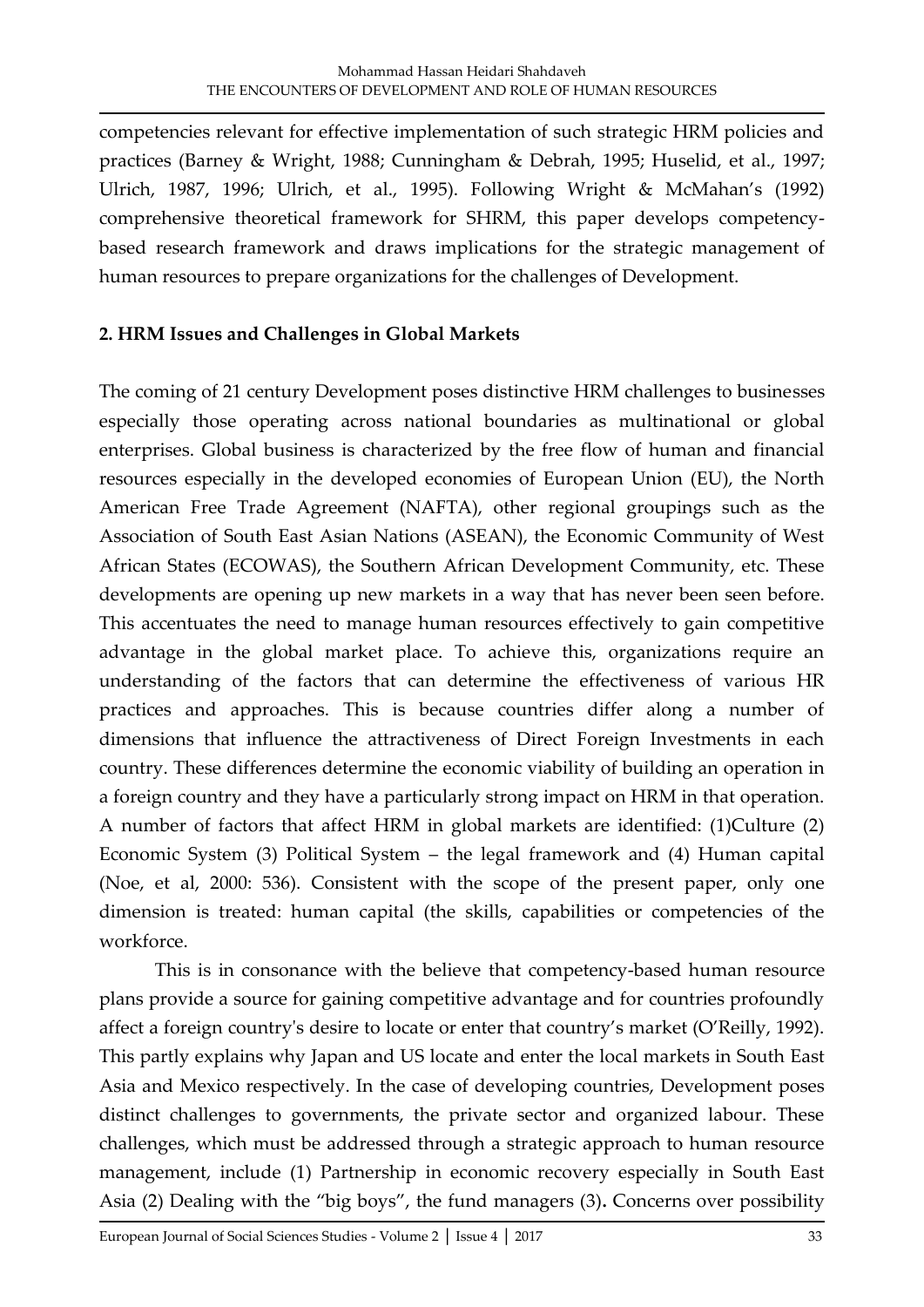of fraud in E-commerce (such as issues of confidence and trust) and (4) Implementing prescriptions for recovery and growth taking in to consideration the development agenda and unique circumstances of individual country. The logical question here is what is the appropriate response for businesses in both the developed countries and developing countries like Malaysia and Nigeria to address these imminent challenges? This is the task we take up in the section that follows.

# **3. Strategic HRM as a Response to the Challenges of Development**

Strategic Human Resource Management (SHRM) involve a set of internally consistent policies and practices designed and implemented to ensure that a firm's human capital (employees) contribute to the achievement of its business objectives (Baird & Meshoulam, 1988; Delery & Doty, 1996; Huselid, et al., 1997; Jackson & Schuler, 1995). Schuler (1992: 18) has developed a more comprehensive academic definition of SHRM: Strategic human resources management is largely about integration and adaptation. Its concern is to ensure that: (1) human resources (HR) management is fully integrated with the strategy and the strategic needs of the firm; (2) HR policies cohere both across policy areas and across hierarchies; and (3) HR practices are adjusted, accepted, and used by line managers and employees as part of their everyday work. For Wright & McMahan (1992), SHRM refers to "*the pattern of planned human resource deployments and activities intended to enable an organization to achieve its goals*" (p. 298). To sum up, it appears that some of the frequently cited fundamental elements of SHRM in the literature are: SHRM practices are macro-oriented, proactive and long term focused in nature; views human resources as assets or investments not expenses; implementation of SHRM practices bears linkage to organizational performance; and focusing on the alignment of human resources with firm strategy as a means of gaining competitive advantage (Nee & Khatri, 1999:311).

#### **4. Theoretical Foundations of Strategic HRM**

Several theoretical perspectives have been developed to organize knowledge of how HR practices are impacted by strategic considerations as briefly described below. Wright & McMahan (1992) have developed a comprehensive theoretical framework consisting of six theoretical influences. Four of these influences provide explanations for practices resulting from strategy considerations. These include, among others, the resource-based view of the firm and behavioral view. The two other theories provide explanations for HR practices that are not driven by strategy considerations: (1) Resource Dependence and (1) Institutional Theory. The *resource-based theory of the firm*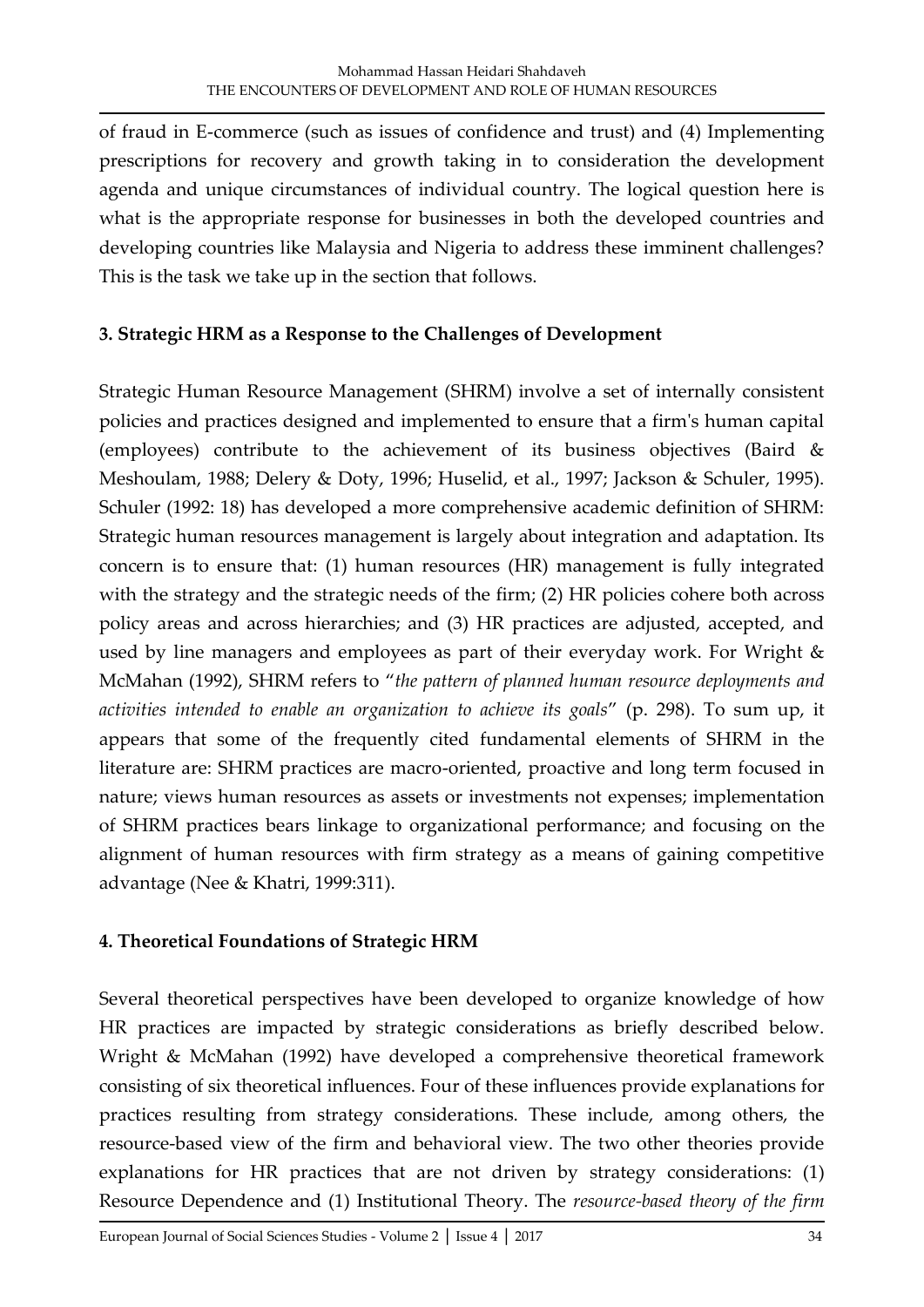blends concepts from organizational economics and strategic management (Barney, 1991). This theory holds that a firm's resources are key determinants of its competitive advantage. Firms can develop this competitive advantage only by creating value in a way that is difficult for competitors to imitate. Traditional sources of competitive advantage such as financial and natural resources, technology and economies of scale can be used to create value.

However, the resource-based argument is that these sources are increasingly accessible and easy to imitate. Thus, they are less significant for competitive advantage especially in comparison to a complex social structure such as an employment system. If that is so, human resource policies and practices may be an especially important source of sustained competitive advantage (Jackson & Schuler, 1995; Pfeiffer, 1994). Specifically, four empirical indicators of the potential of firm resources to generate competitive advantage are: value, rareness, imitability and substitutability (Barney (1991). In other words, to gain competitive advantage, the resources available to competing firms must be variable among competitors and these resources must be rare (not easily obtained). Three types of resources associated with organizations are (a) physical (plant; technology and equipment; geographic location), (b) human (employees' experience and knowledge), and (c) organizational (structure, systems for planning, monitoring, and controlling activities; social relations within the organization and between the organization and external constituencies).

HR practices greatly influence an organization's human and organizational resources and so can be used to gain competitive advantages (Schuler & MacMillan, 1984). The second theoretical influence is the *behavioral view* based on contingency theory. This view explains practices designed to control and influence attitudes and behaviors, and stresses the instrumentality of such practices in achieving strategic objectives. The *cybernetic system* explains the adoption or abandonment of HR practices resulting from feedback on contributions to strategy. For example, training programs may be adopted to help pursue a strategy and would be subsequently adopted or abandoned based on feedback. The fourth influence, based on *transaction costs* explains why organizations use control systems such as performance evaluation and reward systems. The argument is that in the absence of performance evaluation systems linked to reward systems, strategies might not be pursued. The other two theories provide explanations for HR practices that are not driven by strategy considerations but based on power and political influences, control of resources (*resource-based theory*) and expectations of social responsibility (*institutional theory*) (Greer, 1995: 107-8).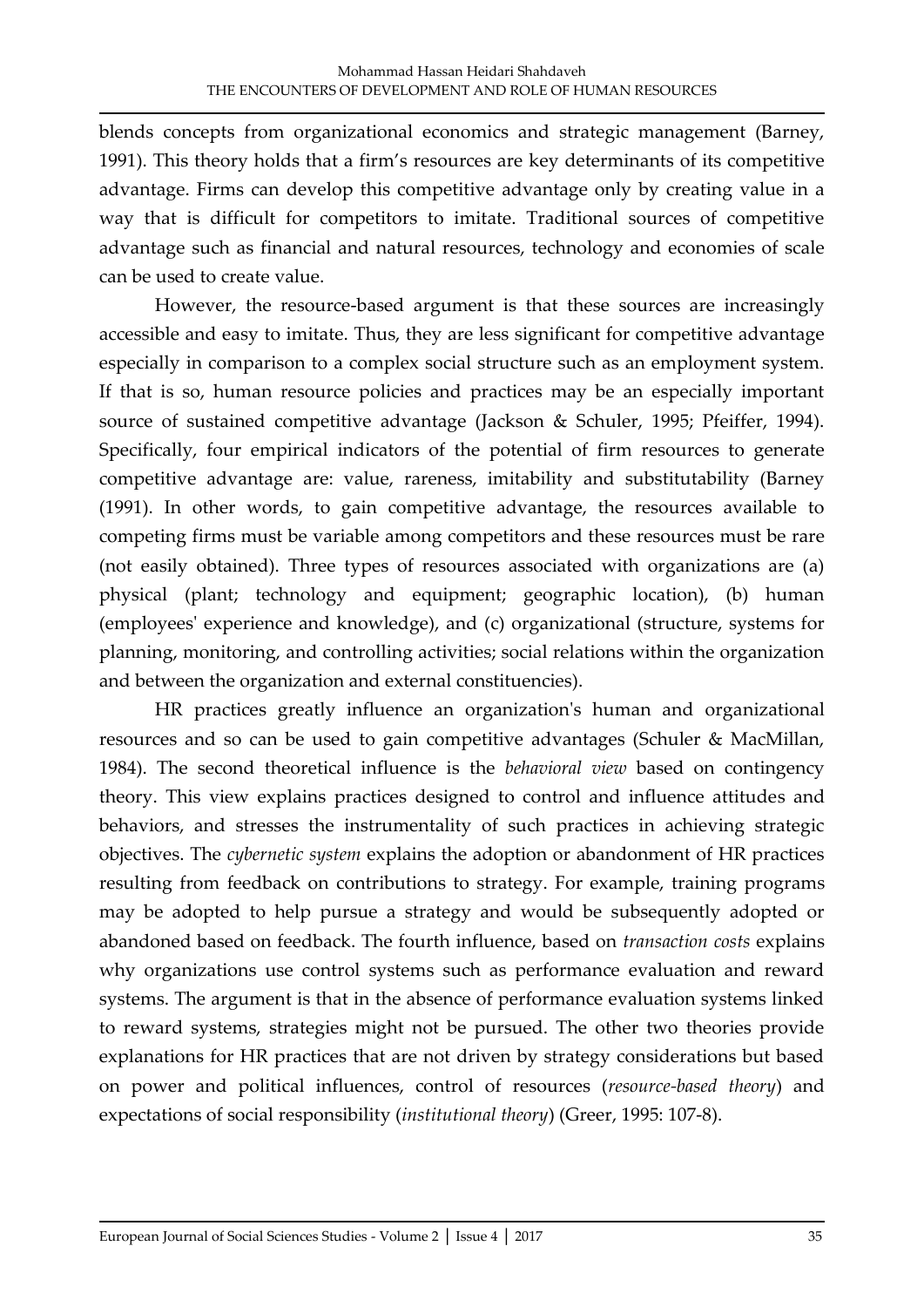## **5. Implications for HRM Practices**

The idea that individual HR practices impacts on performance in an additive fashion (Delery & Doty, 1996) is inconsistent with the emphasis on internal fit in the resourcebased view of the firm. With its implicit systems perspective, the resource-based view suggests the importance of "complementary resources", the notion that individual policies or practices "*have limited ability to generate competitive advantage*" (Barney, 1995:56). This idea, that a system of HR practices may be more than the sum of the parts, appears to be consistent with discussions of synergy, configurations, contingency factors, external and internal fit, holistic approach, etc (Delery & Doty, 1996; Huselid, 1995). Drawing on the theoretical works of Osterman (1987), Sonnenfeld & Peiperl (1988), Kerr and Slocum (1987) and Miles & Snow (1984), Delery & Doty (1996) identified seven practices that are consistently considered strategic HR practices. These are (1) internal career opportunity (2) formal training systems (3) appraisal measures (4) profit sharing (5) employment security (6) voice mechanisms and (7) job definition. There are other SHRM practices that might affect organizational performance. For example, Schuler & Jackson (1987) presented a very comprehensive list of HR practices. However, the seven practices listed by Delery and Doty above appear to have the greatest support across a diverse literature. For example, nearly all of these are also among Pfeiffer's (1994) 16 most effective practices for managing people. An obvious question at this juncture is: How can organizations effectively adopt, implement and maximize HRM practices for valued firm level outcomes? That is, how can firms increase the probability that they will adopt and then effectively implement appropriate HRM practices? Insuring that members of the HRM personnel have the appropriate human capital or competencies has been suggested as one way to increase the likelihood of effective implementation of HRM practices (Huselid, et al., 1997).

Ulrich & Yeung (1989) argue that the future HR professional will need four basic competencies to become partners in the strategic management process. These include business competence, professional and technical knowledge, integration competence and ability to manage change.

On the other hand, the United Kingdom-based Management Charter Initiative (MCI), an independent competence-based management development organization, identifies seven key roles and required competencies. These include competencies required to manage roles like managing activities, managing resources, managing people, managing information, managing energy, managing quality and managing projects (MCI Mangement Standards, April, 1997). Finally, Huselid, et al (1997) identified two sets of HR personnel competencies as important for HR personnel: (1) HR professional competencies and (2) Business-related competencies. *HR professional*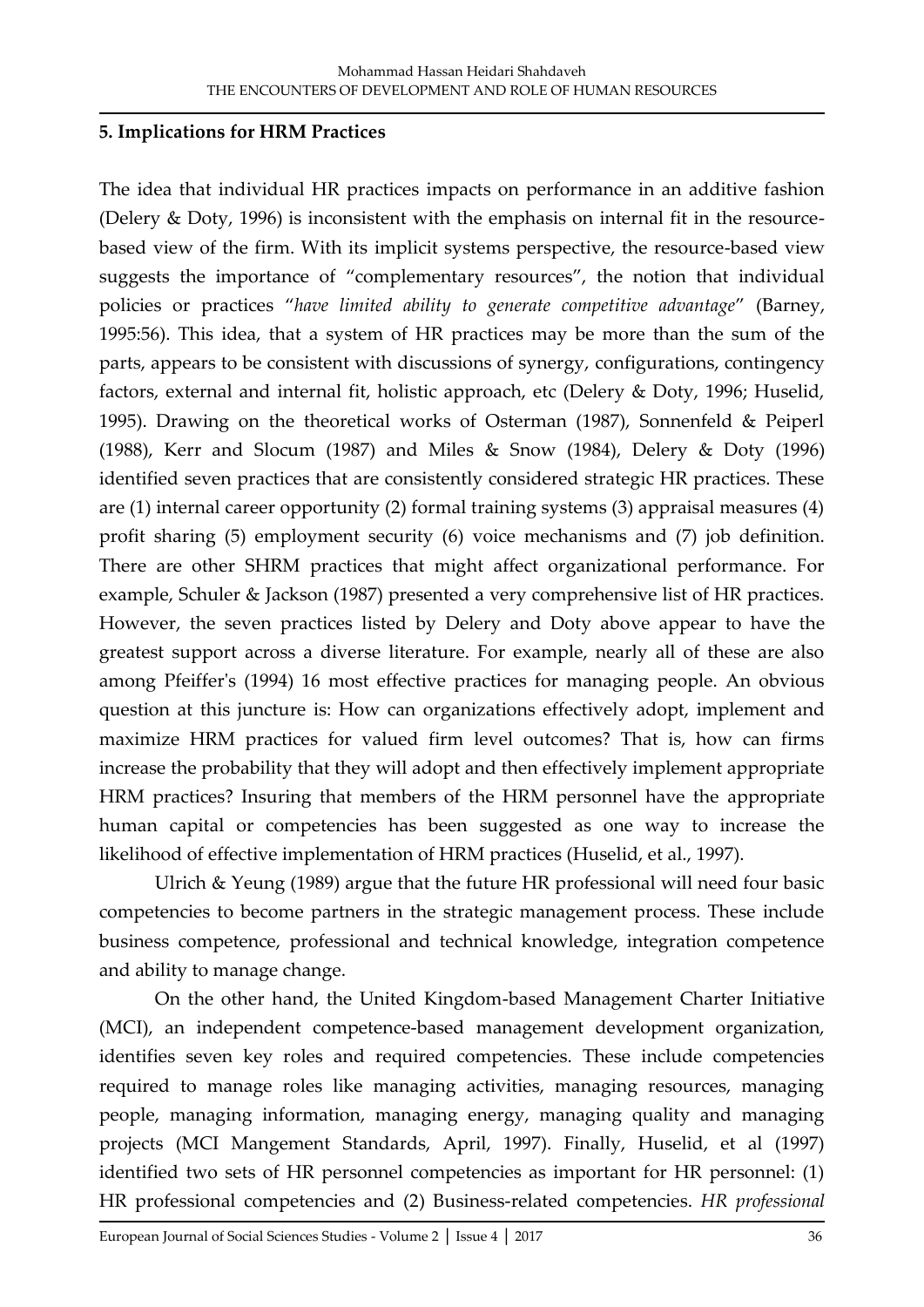*competence* describes the state-of-the-art HR knowledge, expertise and skill relevant for performing excellently within a traditional HR functional department such as recruitment and selection, training, compensation, etc. This competence insures that technical HR knowledge is both present and used within a firm (Huselid, et al., 1997). *Business-related competence* refers to the amount of business experience HR personnel have had outside the functional HR specialty. These capabilities should facilitate the selection and implementation of HRM policies and practices that fit the unique characteristics of a firm including its size, strategy, structure, and culture (Jackson & Schuler, 1995). In other words, these competencies will enable the HR staff to know the company's business and understand its economic and financial capabilities necessary for making logical decisions that support the company's strategic plan based on the most accurate information possible.

# **6. Strategic HRM and Organizational Performance**

Researchers in SHRM posit that greater use of such practices will always result in better (or worse) organizational performance (Abowd, 1990; Gerhart and Milkovich, 1990; Huselid, 1995; Leonard, 1990; Terpstra and Rozell, 1993). Leonard (1990) found that organizations having long-term incentive plans for their executives had larger increase in return on equity over a four-year period than did other organizations. Abowd (1990) found that the degree to which managerial compensation was based on an organization's financial performance was significantly related to future financial performance. Gerhart and Milkovich (1990) found that pay mix was related to financial performance. Organizations with pay plans that included a greater amount of performance contingent pay achieved superior financial performance. In combination, these studies indicate that organizations with stronger pay-for-performance norms achieved better long-term financial performance than did organizations with weaker pay-for-performance norms. Terpstra and Rozell (1993) posited five "best" staffing practices and found that the use of these practices had a moderate and positive relationship with organizational performance. Finally, Huselid (1995) identified a link between organization-level outcomes and groups of high performance work practices. Instead of focusing on a single practice (e.g., staffing), Huselid assessed the simultaneous use of multiple sophisticated HR practices and concluded that the HR sophistication of an organization was significantly related to turnover, organizational productivity and financial performance. In the case of requisite competencies for HR personnel, emerging evidence from empirical research demonstrates the increasing need for HR personnel to have both HR professional and business-related skills and competencies. A survey of HR executives in the US show that HR managers are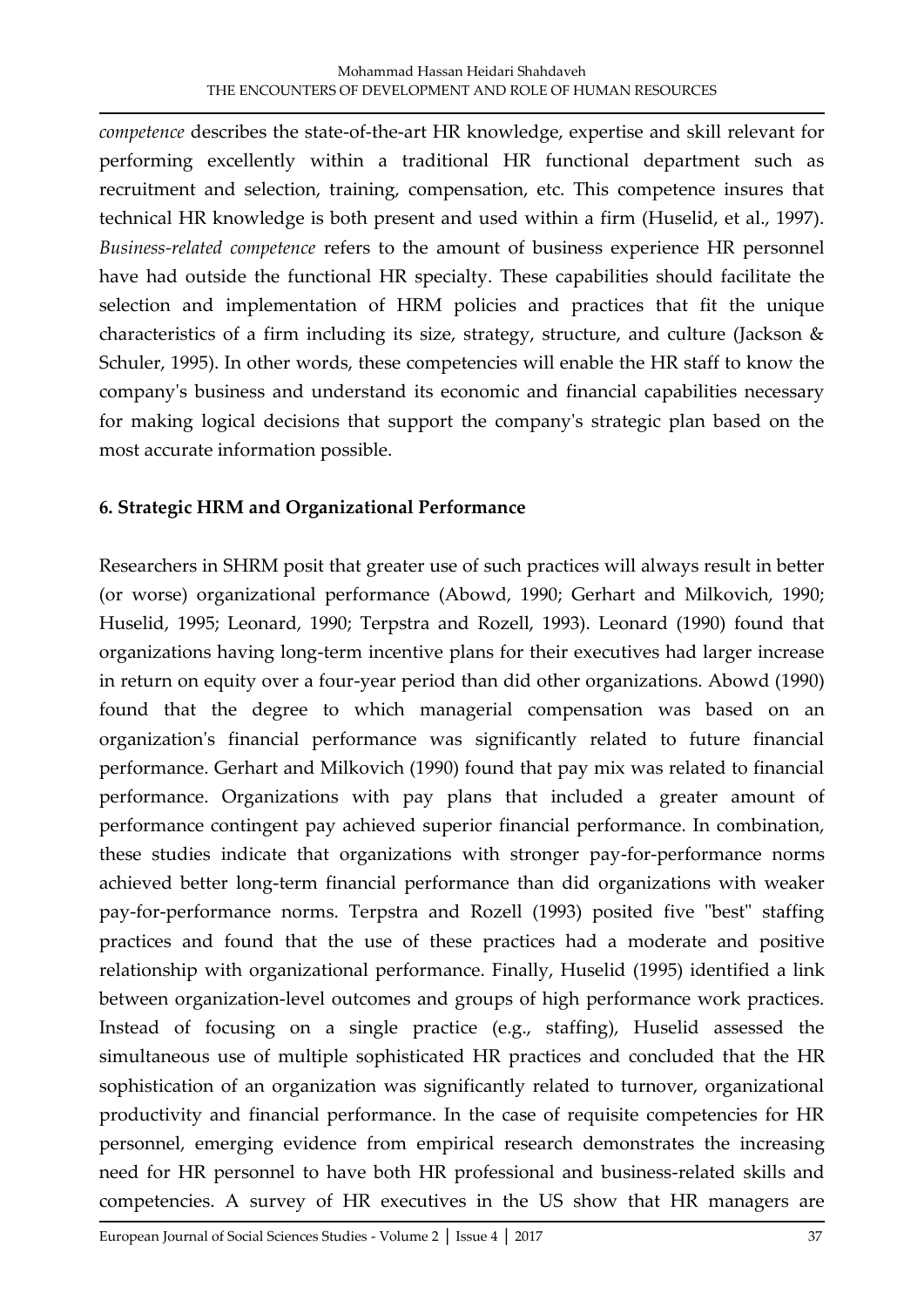spending relatively less time in record keeping and auditing, while their time spent in their activities as a business partner have doubled. The survey also revealed that HR managers believe that their HR staff's most important skill needs are team skills, consultation skills and an understanding of business (Noe, et al., 1997).

Managerial competencies particularly in the HR function bring two advantages to the HR function: (1) Enhance the status of the HR department (Barney & Wright, 1988) (2) Act as important influences on the level of integration between HR management and organization strategy (Golden & Ramanujam, 1985; Ropo, 1993). A study of Singaporean companies found that when HR managers lack the necessary skills to perform their duties competently, line managers and executives take over some of the functions of HR managers (Nee & Khatri, 1999). Research on managerial competencies by Ropo (1993:51) stressed that "the internal dynamism of the HR function serves as the most critical mechanism to keep the integration process going after it has been started under favorable organizational and strategic circumstances". Other studies show that if HR managers can evaluate their priorities and acquire new sets of professional and personal competencies, the HR function would be able to ride the wave of business evolution proudly with other functions in the organization (Becker & Gerhart, 1996; Ulrich, et al., 1995).

Huselid, et al (1997) conducted an elaborate study on 293 firms in the US to evaluate the impact of human resource managers' professional/technical competencies on HR practices and the latter's impact on organizational performance. Results of the study suggest that consistent with the resource-based view of the firm, there exist a significant relationship between SHRM practices and firm performance. They found that (1) HR related competencies and, to a lesser extent, business-related competencies increase the extent of effective implementation of SHRM practices and (2) consistent with recent studies linking HRM activities and firm performance (Arthur, 1994; Cutcher-Gershenfeld, 1991; Huselid, 1995; Huselid & Becker, 1996; MacDuffie, 1995), the study support the argument that investments in human resources are a potential source of competitive advantage. Recent reviews of theoretical and empirical literature (Juhary Ali & Bawa, 1999; Irwin, et al., 1998; Jackson & Schuler, 1995) suggest that a variety of factors affect the relationship between HRM and firm performance. These factors include firm size, technology and union coverage. The influence of *firm size* on HRM practices is fully documented in theoretical and empirical studies. For example, institutional theory suggests that larger organizations should adopt more sophisticated and socially responsive HRM practices because they are more visible and are under more pressure to gain legitimacy. Many empirical studies show that firm size is an important variable influencing HRM practices (Ng and Maki, 1993; Wagar, 1998). There are emerging evidences that HR practices may differ in organizations depending on the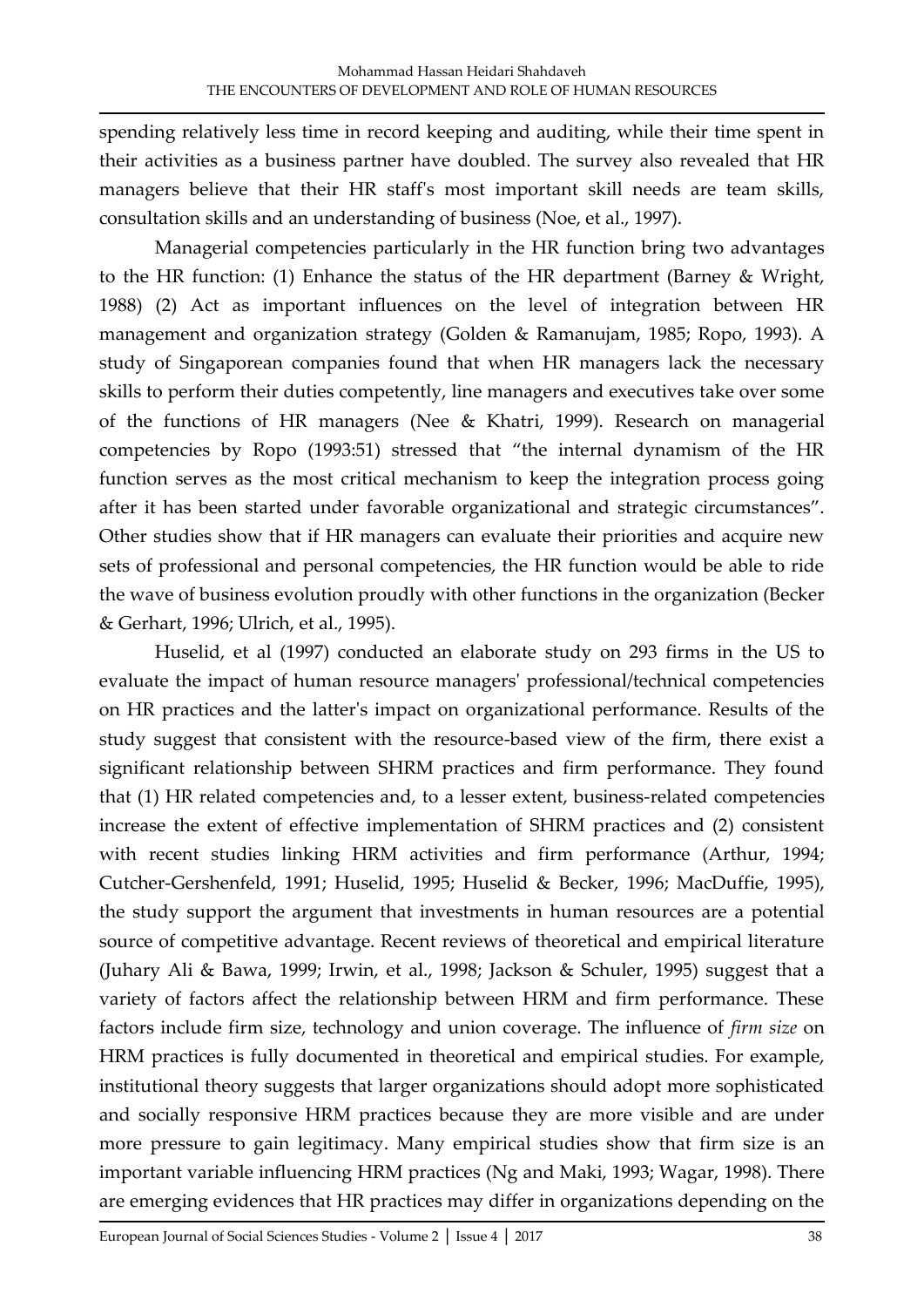*level of technological sophistication* in terms of training (Majchrzak, 1988), performance appraisal (Ouchi, 1977, 1980; Snell, 1992) and reward systems (Kaus, 1990; Snell & Dean, 1992). Theoretical and empirical studies also support the position that the presence of specific HRM practices may differ based on the *union coverage* of a firm (Ng & Maki, 1993, Wagar, 1998; Lawler & Mohrman 1987).

## **7. Framework and Propositions**

From the discussions so far, the following issues emerge. (1) That there appears to be a significant relationship between strategic HRM practices and firm performance (low employee turnover, high productivity and high profitability (Huselid, et al., 1997). (2) It is also clear that there exist low incidence of implementing SHRM practices relative to technical HRM practices (Huselid, et al., 1997; Wright & McMahan, 1992). (3) Further more although there exists a significant relationship between the extent of both HR professional and business-related managerial competencies and the incidence of implementing HRM practices, organizations have achieved higher levels of HR professional competencies relative to business-related competencies. (4) Finally, environmental context variables like firm size, technology and union status affect the extent of implementing HRM practices (Jackson & Schuler, 1995; Snell & Dean, 1992; Wagar, 1998). The relationships discussed above are presented in the figure below and relevant propositions derived. This theoretical framework is in keeping with the thinking of a number of authors including Delery & Doty (1996), Huselid, et al. (1997), Jackson & Schuler (1995) and Wright & McMahan (1992).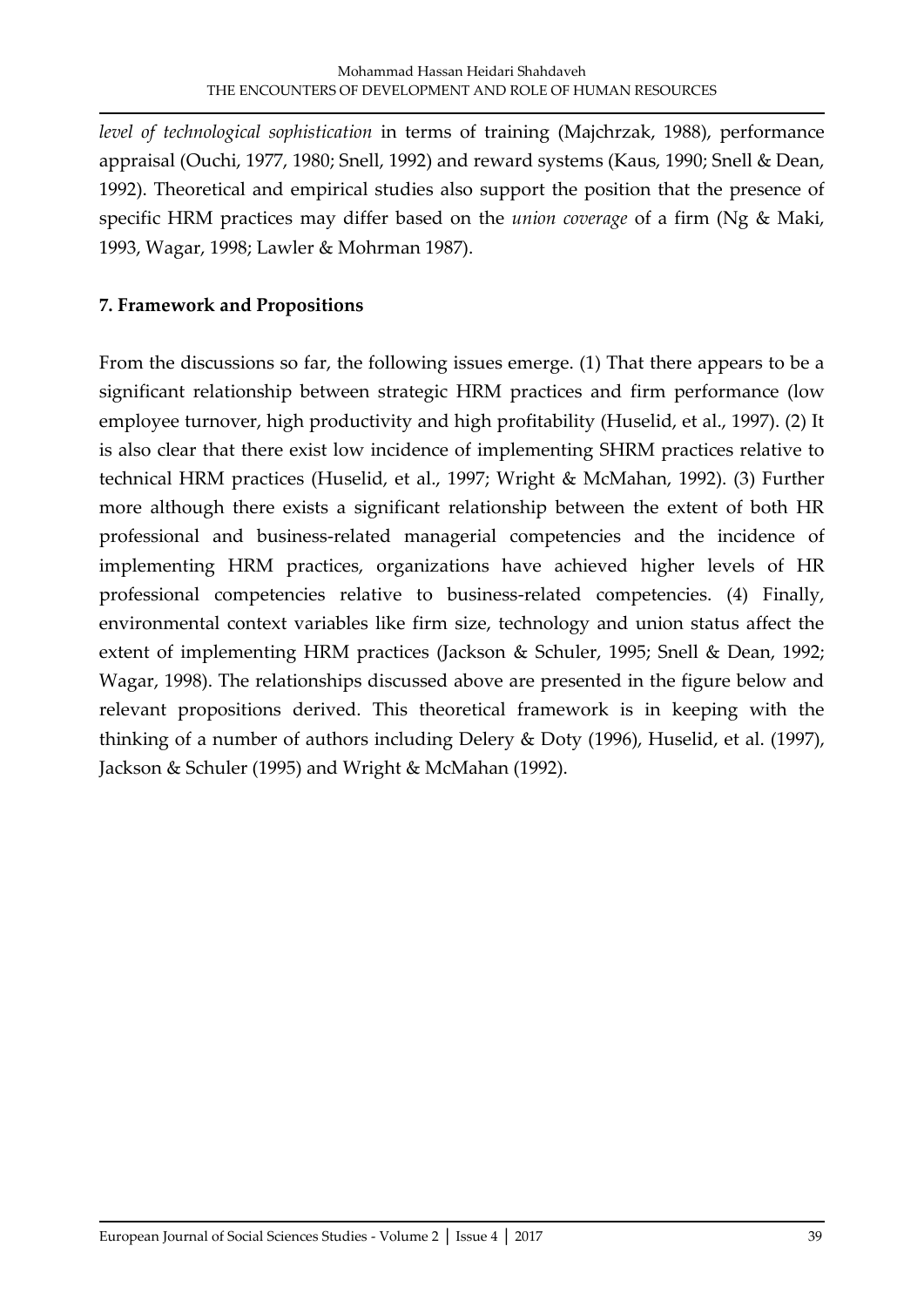



#### **Intervening Variables**

**Moderating Variables**

The following testable propositions are derived from the framework above:

- 1. Human resource managers may have achieved higher levels of HR professional competencies and lower levels of business related competencies.
- 2. The incidence of implementing strategic HR practices is lower in organizations especially in the developing countries.
- 3. Both HR professional competence and knowledge of the business (business related competence) significantly contribute to the extent of implementing SHRM Practices.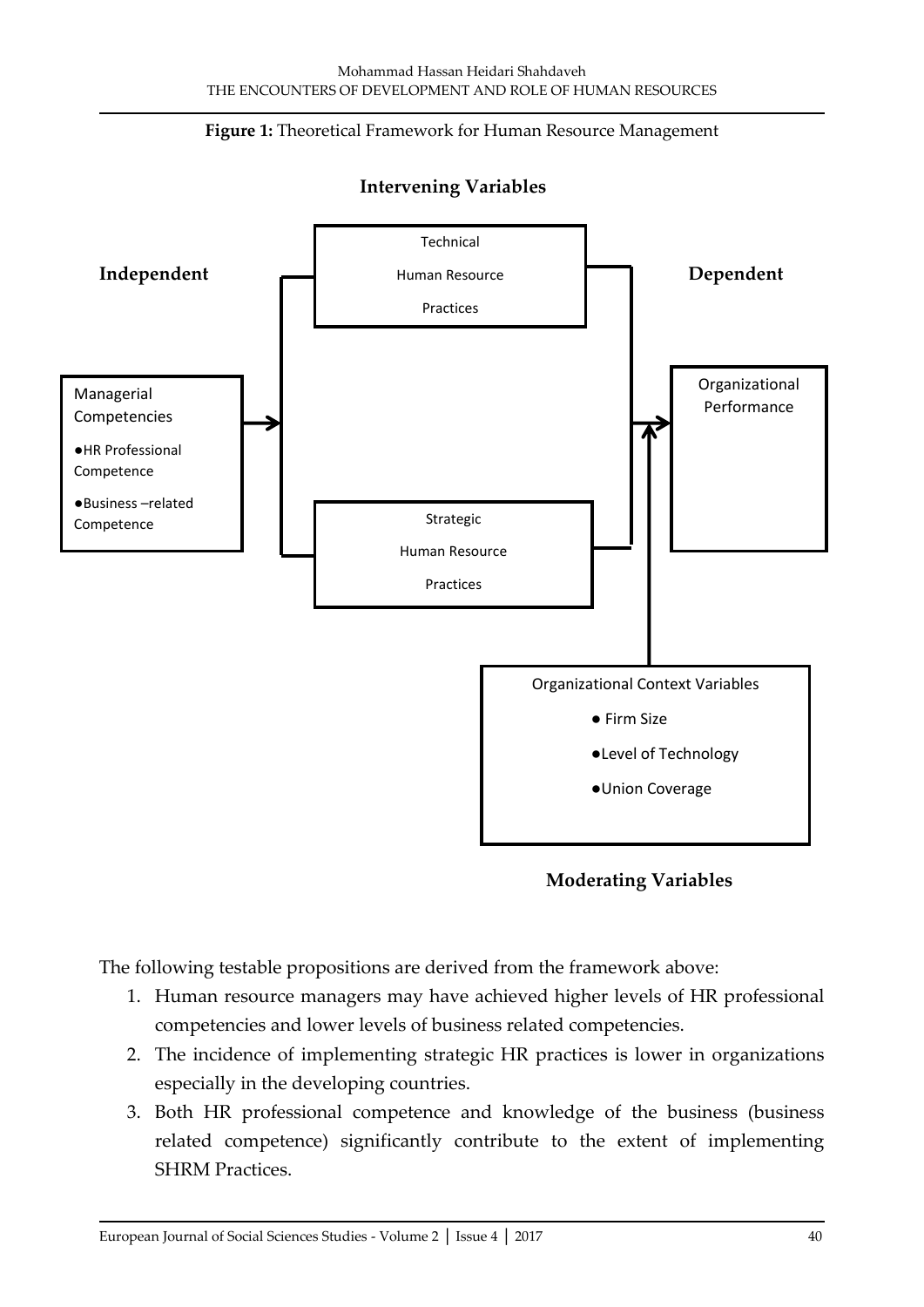- 4. Managerial competencies are significantly related to organizational performance.
- 5. The extent of implementing SHRM practices contribute significantly to firm level outcomes.
- 6. The relationship between SHRM and organizational performance is affected by organizational context variables (firm size, level of technology and union coverage).

It may be pertinent to point out here that the six propositions derived from the framework are particularly relevant for giving insights into the HRM challenges facing organizations in the new era Development. In other words, these propositions will help us organize thought on the level of readiness (and otherwise) of organizations in response to the challenges of the global business environment. For example, if HR personnel especially in developing countries demonstrates higher levels of HR professional competence relative to the business-related competence (as found in the literature), it would be important to set right this wrong as a stepping stone for succeeding in global business. This is because to succeed in the new era of Development, the human factor is central. That is why it is necessary for HR personnel to prove themselves beyond reasonable doubt that they are capable of playing key roles in enhancing the status of the HR department (Barney & Wright, 1988), must possess a thorough understanding of business (Noe, et al., 1997) and also act as important influences in the level of integration between HR management and organizational strategy (Golden & Ramanujam, 1985; Ropo, 1993).

#### **8. Conclusions**

This paper set out as a contribution to the current discourse on the interaction of Development and business performance especially with a flavor of the challenges from the perspectives of developing countries such as Malaysia and Nigeria. This paper presents a framework for Strategic Human Resource Management as a response to prepare organizations for the challenges of Development. It has been observed that by and large organizations have achieved relatively low levels of effectiveness in implementing Strategic Human Resource Management (SHRM) practices (Huselid, et al., 1997). If the propositions outlined above are supported, then the real challenge for organizations in the era of Development is to pay particular emphasis to strengthening their human resources by upgrading the relevant competencies. As governments and corporate bodies brace up for the new millennium characterized by an ever-increasing global challenge, developing countries have no choice but to develop and continuously upgrade the human resource and business competencies of their workforce. In the case of developing countries, distinct competencies are important to deal with not only the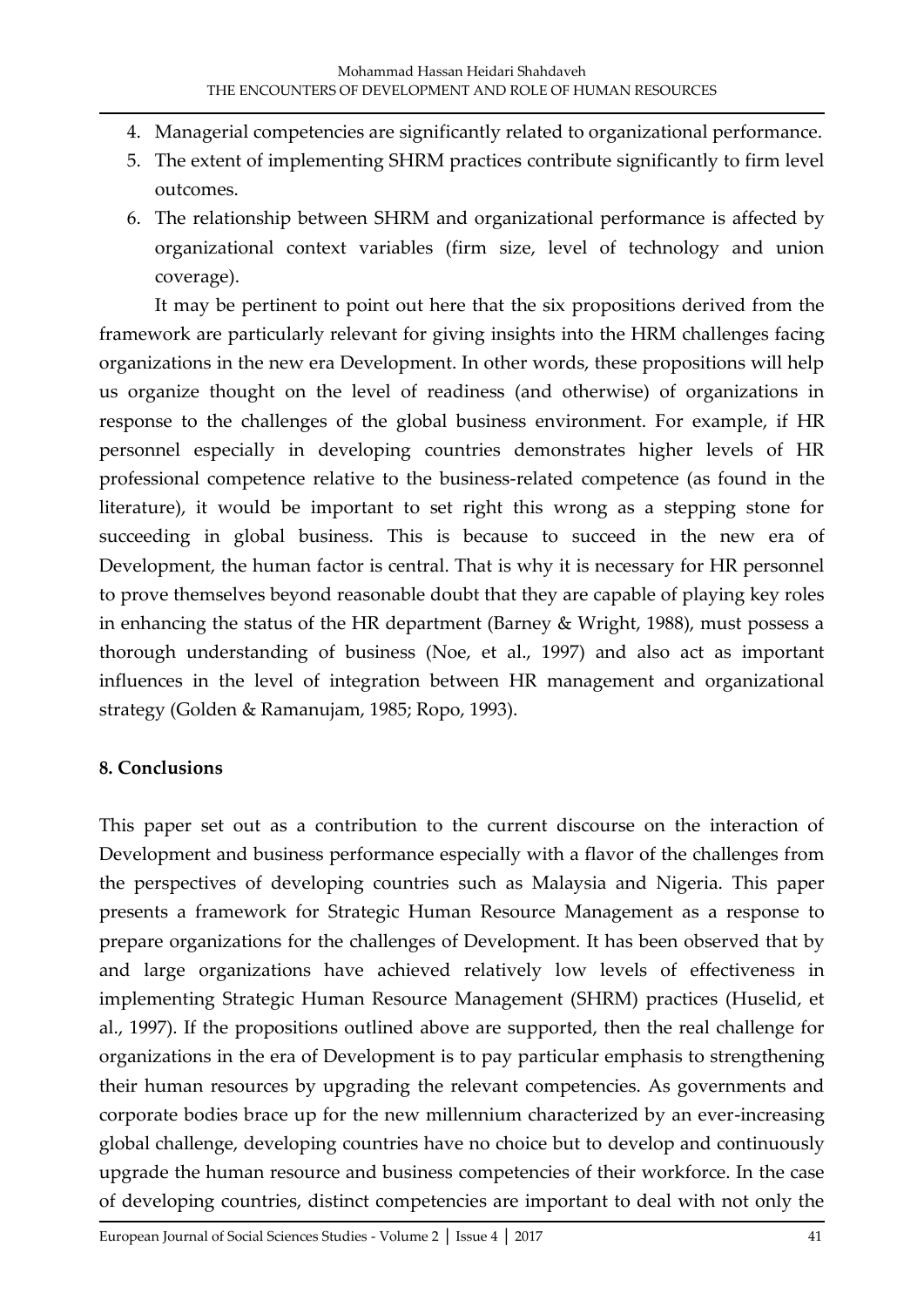HR issues but also others including partnerships in economic recovery especially in South East Asia, dealing with the "big boys", the fund managers, concerns over possibility of fraud in E-commerce with fast spread of Information Technology and last but not least, implementing prescriptions for recovery and growth taking in to consideration the development agenda and unique circumstances of individual countries. Addressing these issues is a necessary step towards facing the challenges of Development in to the next millennium.

#### **References**

- 1. Abowd, J. M. 1990. Does performance-based compensation affect corporate performance? *Industrial and Labor Relations Review,* 43: 52-73.
- 2. Arthur, J. B. 1994. Effects of human resource systems on manufacturing performance and turnover. *Academy of Management Journal,* 37: 670-687.
- 3. Barney, J. 1991. Firm resources and sustained competitive advantage. *Journal of Management*, 17: 99-120.
- 4. Barney, J.B. & Wright, P.M. 1988. On becoming a strategic partner: The role of human resources in gaining competitive advantage. *Human Resource Management,* 37(1): 31-46.
- 5. Baird, L & Meshoulam, I. 1988. Managing the two fits of strategic human resource management. *Academy of Management Review,* 13:116-28.
- 6. Cutcher-Gershenfeld, J. 1991. The impact on economic performance of a transformation in workplace relations. *Industrial and Labor Relations Review,*  44:241-60.
- 7. Delery, J. E & Doty, D. H. 1996. Modes of theorizing in strategic human resource management: Tests of universalistic, contingency and configurational performance predictions. *Academy of Management Journal*, 39(4): 802-835.
- 8. Dowling, P.J, Schuler, R.S & Welch, D.E. 1994. *International Dimensions of Human Resource Management*. Belmont, CA: Wadsworth.
- 9. Gerhart, B. & Milkovich, G.T. 1990. Organizational differences in managerial compensation and financial performance. *Academy of Management Journal*, 33: 663- 91.
- 10. Golden, K.A. & Ramanujam, V. 1985. Between a dream and a nightmare: On the integration of human resource management and strategic business planning. *Human Resource Management,* 24(4): 429-452.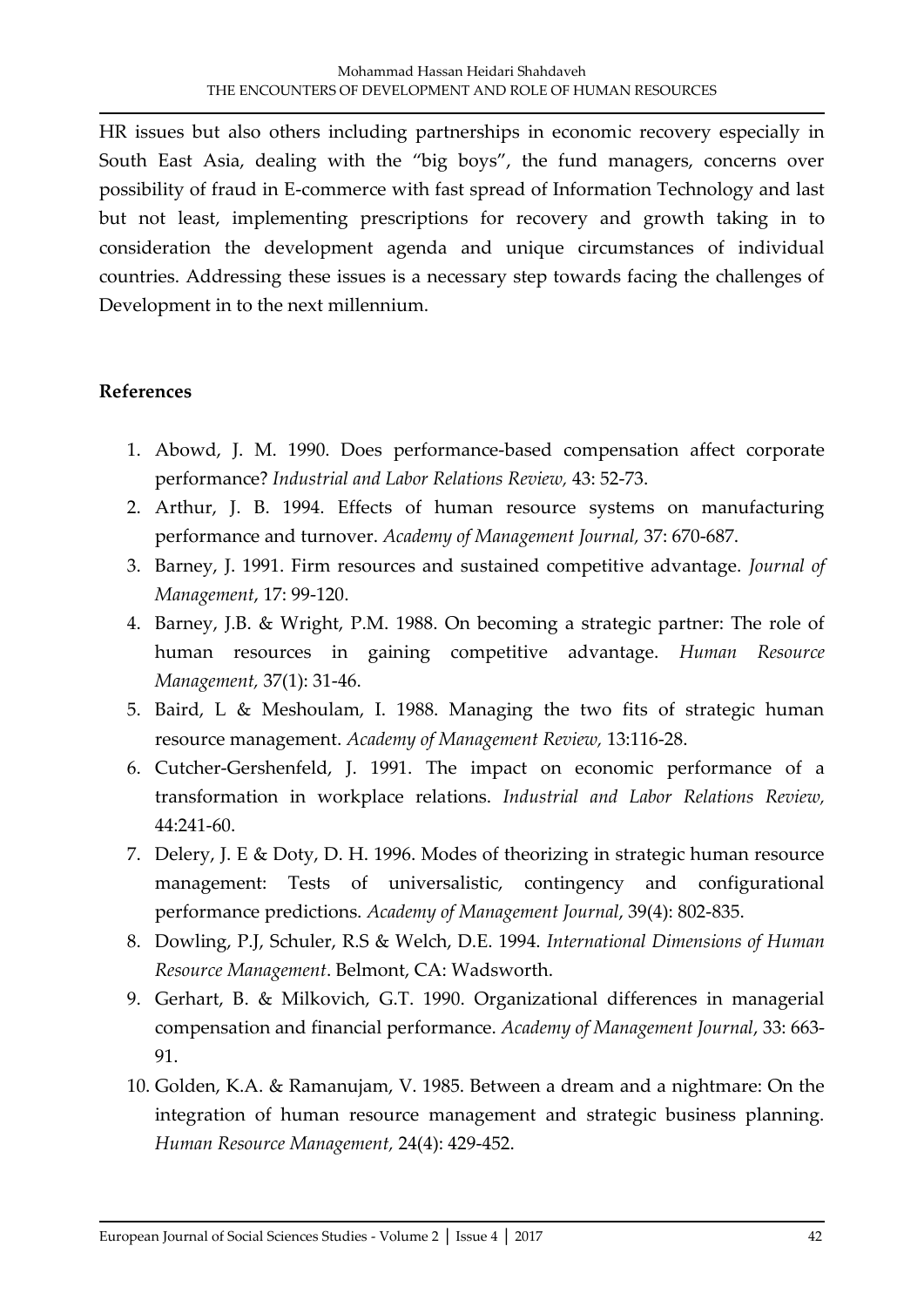- 11. Greer, C.R. 1995. *Strategy and Human Resources: A General Managerial Perspective.*  Englewood Cliffs, New Jersey: Prentice Hall.
- 12. Hassan, S. M. J. 1992. Human Resource Management in a New Era of Globalism. *Business Forum* 17(1), Los Angeles, Winter: 56-66.
- 13. Huselid, M.A., Jackson, S.E & Randall, R.S. 1997. Technical and strategic human resource management effectiveness as determinants of firm performance. *Academy of Management Journal*, 40(1): 171-188.
- 14. Huselid, M. A. 1995. The impact of human resource management practices on turnover, productivity and corporate financial performance. *Academy of Management Journal*, 38: 635-672.
- 15. Huselid, M. A. & Becker, B. E. 1996. Methodological issues in cross-sectional and panel estimates of the human resource-firm performance link. *Industrial Relations*, 35: 400-422.
- 16. Irwin, J.G., Hoffman, J.J. & Geiger, S.C. 1998. The effects of technological adaptation on organizational performance: Organizational size and environmental munificence as moderators. *The International Journal of Organizational Analysis,* 6(1): 50-64.
- 17. Jackson, S. E. & Schuler, R. S. 1995. Understanding human resource management in the context of organizations and their environments. In M. R. Rosenszweig & L.W. Porter (Eds.), *Annual Review of Psychology,* vol. 46: 237-264. Palo alto, CA: Annual Reviews.
- 18. Juhary Ali & Bawa, M. A. 1999. Human Resource Management in the Context of Labor Market and Union Status: A Review. In Daing Nasir Ibrahim, Ishak Ismail, Mohamad Jantan, Yusserie Zainuddin and Zainal Ariffin Ahmad (Eds.), *Reinventing Asian Management for Global Challenges, Proceedings of The third Asian Academy of Management Conference*, 1999: 333-340.
- 19. Kerr, J. L. & Slocum, J. W. 1987. Linking reward systems and corporate cultures. *Academy of Management Executive,* 1(2): 99-108.
- 20. Lawler, E.E. III & Mohrman, S.A. 1987. Unions and the new management. *Academy of Management Executive,* 1: 293-300.
- 21. Leonard, J.S. 1990. Executive pay and firm performance. *Industrial and Labor Relations Review,* 43: 13-29.
- 22. MacDuffie, J.P. 1995. Human resource bundles and manufacturing performance: Organizational logic and flexible production systems in the world auto industry. *Industrial and Labor Relations Review,* 48: 197-221.
- 23. Majchrzak, A. 1988. *The Human Side of Factory Automation*. San Francisco: Jossey-Bass.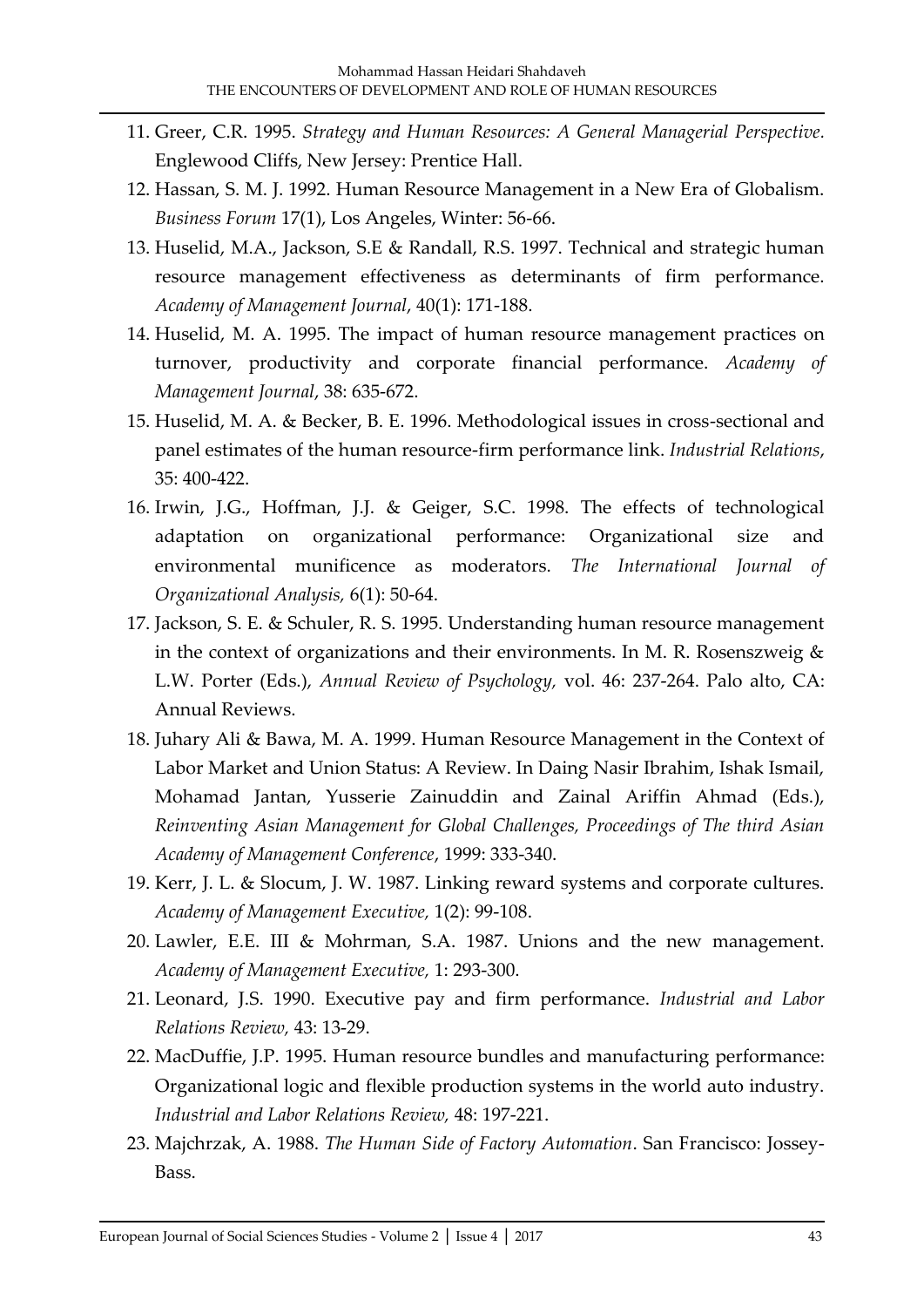- 24. Management Charter Initiative (MCI). 1997. Mangement Standards. Management Charter Initiative (MCI), United Kingdom, April: Available at *[http://www.bbi.co.uk/whatis.html.](http://www.bbi.co.uk/whatis.html)*
- 25. Miles, R.E & Snow, C. C. 1984. Designing strategic human resources systems. *Organizational Dynamics,* 16: 36-52.
- 26. Nambudiri, C. N. S. & Saiyadain, M. S. 1978. Management problems and practices- India and Nigeria. *Journal of World Business,* Greenwich*, Summer*.
- 27. Nee, O.P. & Khatri, N. 1999. Emerging strategic Human Resource Management issues in Singapore. In Daing Nasir Ibrahim, Ishak Ismail, Mohamad Jantan, Yusserie Zainuddin and Zainal Ariffin Ahmad (Eds.), *Reinventing Asian Management for Global Challenges, Proceedings of The third Asian Academy of Management Conference*, 1999: 311-320.
- 28. Ng, I. & Maki, D. 1993. Human resource management in the Canadian manufacturing sector. *The International Journal of Human Resource Management,* 4: 897-916.
- 29. Noe, R. A., Hollenbeck, J. R., Gerhart, B. & Wright, P. M. 1997. *Human Resource Management: Gaining a Competitive Advantage*., 2nd Ed. Chicago: Irwin.
- 30. Noe, R. A., Hollenbeck, J. R., Gerhart, B. & Wright, P. M. 2000. *Human Resource Management: Gaining a Competitive Advantage, 3rd Ed.*, Singapore: McGraw Hill.
- 31. Oshionebo, M. E. 1992. New trends in Personnel Management: Quality of Worklife. *Occasional Papers* No. 20, Badagry, Lagos: Administrative Staff College of Nigeria (ASCON).
- 32. Osterman, P. 1987. Choice of employment systems in internal labor markets. *Industrial Relations,* 26: 46-67.
- 33. Ouchi, W. G. 1977. The relationship between organizational structure and organizational control. *Administrative Science Quarterly*, 22: 95-113.
- 34. Pfeffer, J. 1994. *Competitive Advantage through People: Unleashing the Power of the Workforce*. Boston: Harvard Business School Press.
- 35. Ropo, A. 1993. Towards strategic human resource management: A pilot study in Finnish Power Industry Company. *Personnel Review*, 22(4): 35-53.
- 36. Schuler, R. S. 1992. Strategic human resource management: Linking people with the needs of the business. *Organizational Dynamics*, 21(1): 18-32.
- 37. Schuler, R. S., & Jackson, S. E. 1987. Linking competitive strategies with human resource management practices. *Academy of Management Executive*, 1: 207-219.
- 38. Schuler, R. S., & MacMillan, I. C. 1984. Gaining competitive advantage through human resource practices. *Human Resource Management*, 23: 241-255.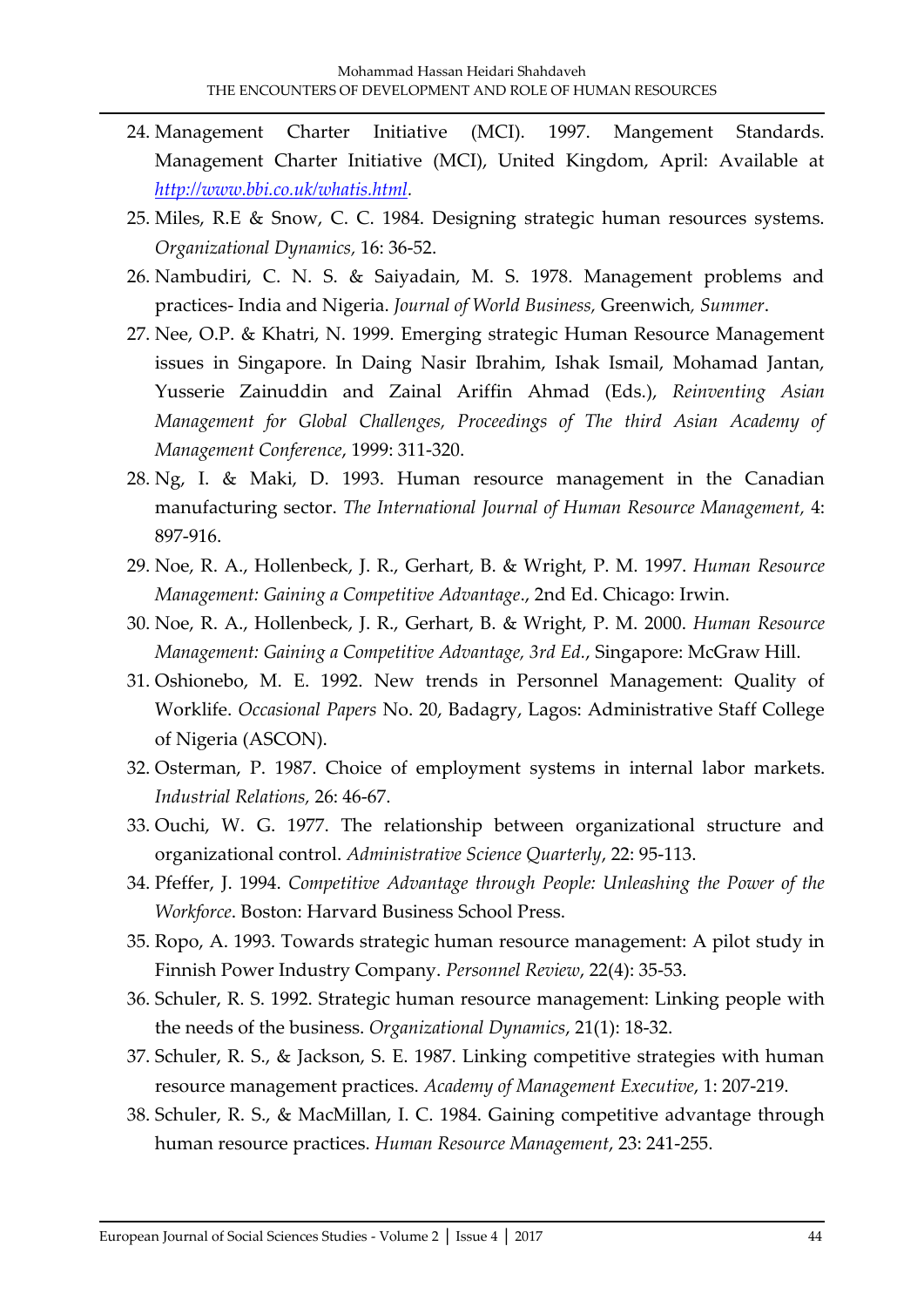- 39. Sims, R.S. & Sims, S. J. 1995. Changes and Challenges for the Human Resource Professional*. Personnel Psychology*, 48(4): 965.
- 40. Snell, S. A. & Dean, J. W. 1992. Integrated manufacturing and human resource management: A human capital perspective. *Academy of Management Journal,* 35(3): 467-470.
- 41. Sonnenfeld, J.A. & Peiperl, M.A. 1988. Staffing policy as a strategic response: A typology of career systems. *Academy of Management Review* 13: 588-600.
- 42. Terpstra, D.E. & Rozell, E. J. 1993. The relationship of staffing practices to organizational level measures of performance. *Personnel Psychology*, (46): 27-48.
- 43. Ulrich, D., Brockbank, W., Yeung, A. K. & Lake, D. G. 1995. Human Resource Competencies: An empirical assessment. *Human Resource Management*, 34(4): 473- 495.
- 44. Ulrich, D. & Yeung, A. 1989. A Shared Mindset. *Personnel Administrator,* March: 117-134.
- 45. Wagar, T. H. 1998. Determinants of human resource management practices in small firms: Some evidence from Atlantic Canada. *Journal of Small Business Management,* 36(2): 13-23.
- 46. Wright, P. M. & McMahan, G. C. 1992. Theoretical perspectives for strategic human resource management. *Journal of Management,* 18 (2): 295-320*.*